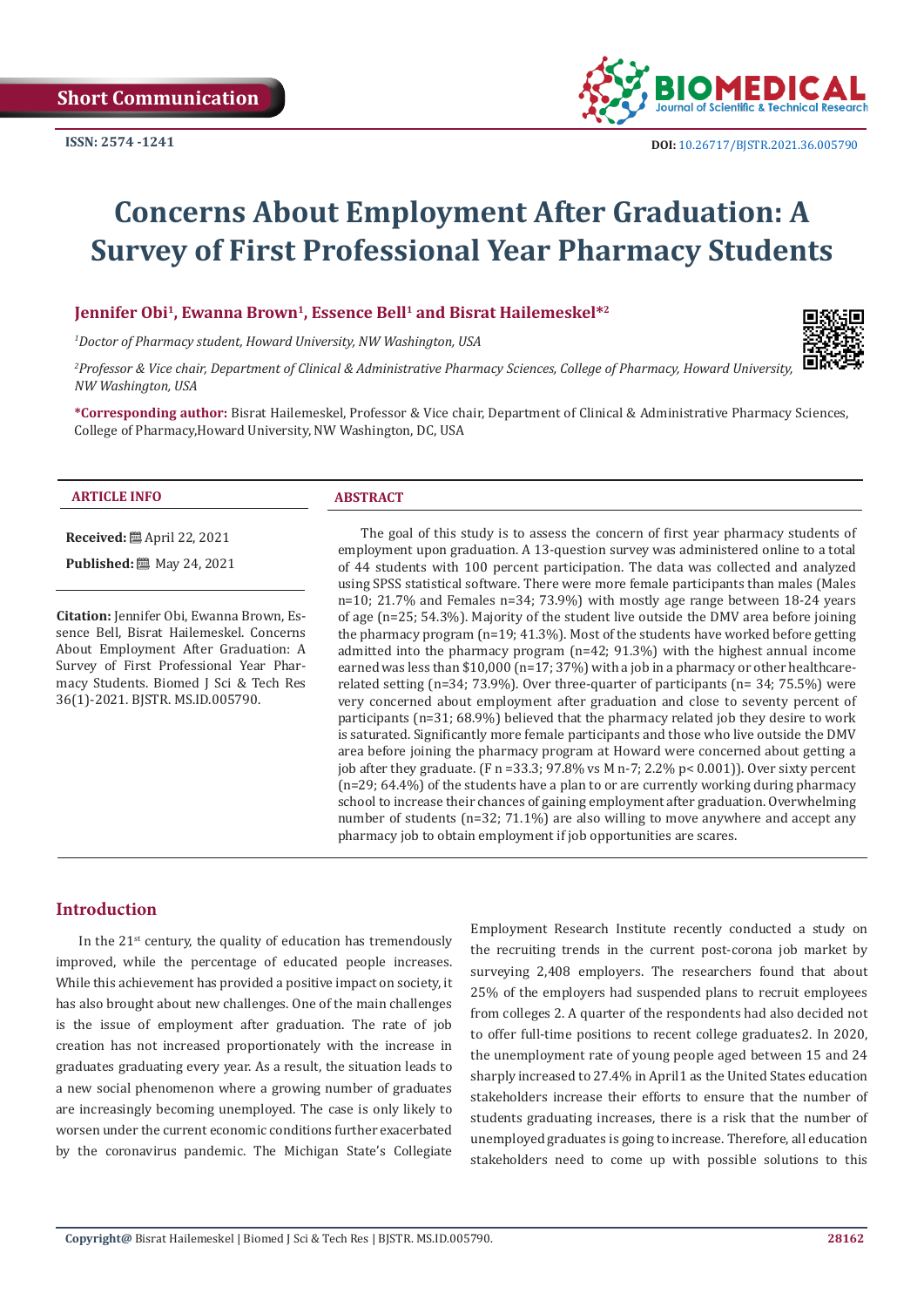problem. In recent years, there have been numerous discussions concerning the saturation of the pharmacy field after a period of unprecedented growth in pharmacy graduates and no subsequent dramatic expansion of pharmacist jobs. These discussions have led to considerable fear among many Pharm.D. candidates about acquiring quality employment.

Research from a study found, "Even if the job market is able to accommodate up to 12,000 graduates a year for the next several years, that still translates into at least 3,000 graduates each year who will not find suitable employment-20% of the cohort of new graduates". According to this study, the decreased demand for pharmacists will negatively impact future Pharm.D. graduates because of the increased supply of pharmacists.

The concerns regarding pharmacy job availability have been documented, however, the subsequent fears that have arisen from said studies have not been addressed from a pharmacy students' perspective. The result of this study will help to determine the fears, if any, current pharmacy students have concerning job availability after graduation and their reasoning for their fear, or lack thereof. Therefore, the goal of this study is to have an opinion of pharmacy students during their first year of pharmacy on the possible of employment upon graduation.

## **Methods**

A survey was done, and data were collected from 40 first-year students at Howard University College of Pharmacy. The survey consisted of 13 question. 8 of these questions were demographic based such as age, gender, before coming to Howard: annual income, previous job, job type, length of employment in years, highest education earned, and state lived while the remaining 5 questions

**Table 1:** Demographics of participants.

were specific to the topic. The study variables were categorized based on concerns about employment after graduation, is the field saturated or not, will working while in pharmacy school increase chances of employment after graduation and willingness to move anywhere and accept any pharmacy job to obtain employment if job opportunities are sparse. The data was rated on a 5-point scale (strongly disagree to strongly agree). A descriptive statistic is done using SPSS statistical software. To measure statistical significance, the alpha was set to a level of 0.05.

#### **Results**

This research survey consisted of 44 students with 100 percent response rate. There were more female participants than males (Males n=10; 21.7% and Females n=34; 73.9%). The participants were mostly between the ages of 18-24 years old (n=25; 54.3%). Majority of the student live outside the DMV area before joining the Howard University pharmacy program (n=19; 41.3%) and the least number of the students live in DC (n=4; 8.7%). Most of the students have worked before getting admitted into the pharmacy program (n=42; 91.3%) with the highest annual income earned was less than \$10,000 (n=17; 37%) and the least annual income earned was between \$20,000 to \$29,000 (n=3; 6.5%). Majority of the students have a work experience in a pharmacy related setting  $(n=27; 58.7%)$  while only a small number of students  $(n=7; 15.2%)$ worked in a Non-pharmacy-related or other health care related jobs. Finally, majority of the students have a previous job experience of about 1-3 years (n=14; 30.4%). Over half the participants (n=26; 56.5%) have a bachelor's degree and about one-quarter (n=12; 26.1%) have some college degree with the least number of students having a 2-year degree (n=4; 8.7%) (Table 1).

| <b>Gender of Participants</b>                         |             |  |  |  |
|-------------------------------------------------------|-------------|--|--|--|
| Female                                                | 10 (21.7%)  |  |  |  |
| Male                                                  | 34 (73.9%)  |  |  |  |
| <b>Age of Participants</b>                            |             |  |  |  |
| 18-24                                                 | 25 (54.3 %) |  |  |  |
| 25-34                                                 | 18 (39.1%)  |  |  |  |
| <b>State Lived Before Coming the Pharmacy Program</b> |             |  |  |  |
| DC                                                    | $4(8.7\%)$  |  |  |  |
| MD                                                    | 12 (26.1%)  |  |  |  |
| VA                                                    | $9(19.6\%)$ |  |  |  |
| Others                                                | 19 (41.3%)  |  |  |  |
| Did You Work Before Joining the Pharmacy Program?     |             |  |  |  |
| No                                                    | $2(4.3\%)$  |  |  |  |
| Yes                                                   | 42 (91.3%)  |  |  |  |
| <b>Annual Income</b>                                  |             |  |  |  |
| $<$ \$10 $k$                                          | 17(37.0 %)  |  |  |  |
| \$10K-\$19K                                           | $7(16.3\%)$ |  |  |  |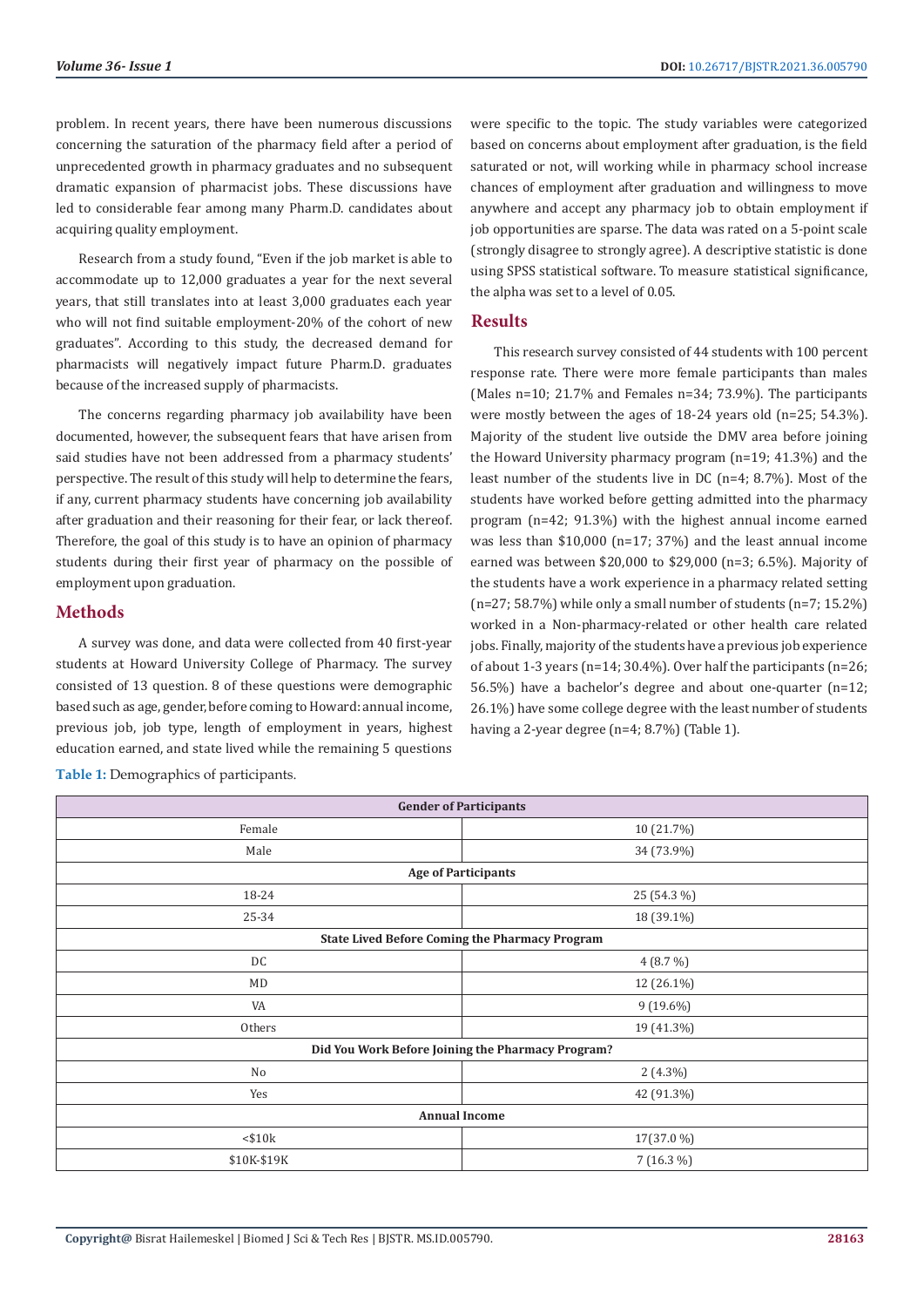| \$20K-\$29K                                                  | $3(6.5\%)$  |  |  |  |
|--------------------------------------------------------------|-------------|--|--|--|
| \$30K-\$39K                                                  | 8 (17.4%)   |  |  |  |
| \$40K-\$49                                                   | $3(6.5\%)$  |  |  |  |
| $>\$49K$                                                     | $5(10.9\%)$ |  |  |  |
| <b>Previous Job Experience</b>                               |             |  |  |  |
| Pharmacy related                                             | 27 (58,7%)  |  |  |  |
| Non pharmacy related                                         | $9(19.6\%)$ |  |  |  |
| Non-Rx related or Health care related                        | 7 (15.2%)   |  |  |  |
| Previous Job Experience in Years                             |             |  |  |  |
| None                                                         | $1(2.2\%)$  |  |  |  |
| < 1 year                                                     | 7 (15.2%)   |  |  |  |
| $1 - 3$ year                                                 | 14 (30.4%)  |  |  |  |
| 4 - 5 year                                                   | 11 (23.9%)  |  |  |  |
| > 5 year                                                     | 11 (23.9%)  |  |  |  |
| Highest Education Earned Before Joining the Pharmacy Program |             |  |  |  |
| Some College/Pre-Requisites only                             | 12 (26.1%)  |  |  |  |
| 2 Years College/Associate Degree                             | $2(4.3\%)$  |  |  |  |
| 4 years College (BA/BSc)                                     | 26 (56.5%)  |  |  |  |
| Masters or Professional Degree                               | 4(8.7%)     |  |  |  |
|                                                              |             |  |  |  |

From Table 2, it was observed that over three-quarter of participants (n= 34; 75.5%) were very concerned about employment after graduation while only a small number of participants (n= 10; 24.5) disagreed about being concerned about employment after graduation. Close to seventy percent of participants (n=31; 68.9%) believed that the pharmacy related job they desire to work is saturated. Over sixty percent (n=29; 64.4%) of the students strongly agreed or somewhat agreed that they plan to

or are currently working during pharmacy school to increase their chances of gaining employment after graduation. Overwhelming number of students (n=32; 71.1%) somewhat or strongly agree to the willingness to move anywhere and accept any pharmacy job to obtain employment if job opportunities are scares. Finally, only less than half (n=22; 48.9%) said that they are not concerned about job opportunities after graduation because they feel there are enough job opportunities for pharmacist [1-4].

**Table 2:** Descriptive statistics (n (%)).

|                                                                                                                                    | <b>Strongly Agree</b> | <b>Somewhat Agree</b> | <b>Somewhat Disagree</b> | <b>Strongly Disagree</b> |
|------------------------------------------------------------------------------------------------------------------------------------|-----------------------|-----------------------|--------------------------|--------------------------|
| I am concerned about obtaining employment<br>after graduation                                                                      | 15 (33.3%)            | 19 (42.2%)            | $4(8.9\%)$               | $6(13.3\%)$              |
| I believe that the pharmacy school I desire to<br>work is saturated                                                                | 14 (31.1%)            | 17 (37.8%)            | $9(20.0\%)$              | $4(8.9\%)$               |
| I plan or I am currently working during pharmacy<br>school to increase my chances of gaining<br>employment after graduation        | 15 (33.3%)            | 14 (31.1%)            | $9(20.0\%)$              | $6(13.3\%)$              |
| I am willing to move anywhere and accept<br>any pharmacy job to obtain employment if job<br>opportunities are scares               | 15 (33.3%)            | 17 (37.8%)            | 6(13.3)                  | 6(13.3)                  |
| I am not concerned about job opportunities after<br>graduation because I feel there are enough job<br>opportunities for pharmacist | $4(8.9\%)$            | 18 (40.0%)            | 17 (37.8%)               | $5(11.1\%)$              |

## **Discussion**

There are limited number of publications on the effects of concerns about employment of pharmacy students after graduation. The results of this study are comparable of past research. Due to the results of this study and of past research, there is confidence that the information retrieved from the participants of this study were successfully demonstrating the understanding that there are more

supply of jobs than demand. When analyzing the data extensively, there were many factors that stood out and resulted in significant values. With regards to our study, gender is a factor that influences the concerns about employment after graduation. Significantly more female participants were concerned about getting a job after they graduate. (F n =33.3; 97.8% vs M n-7; 2.2% p< 0.001)). While these findings are accurate, results might have bias due to the